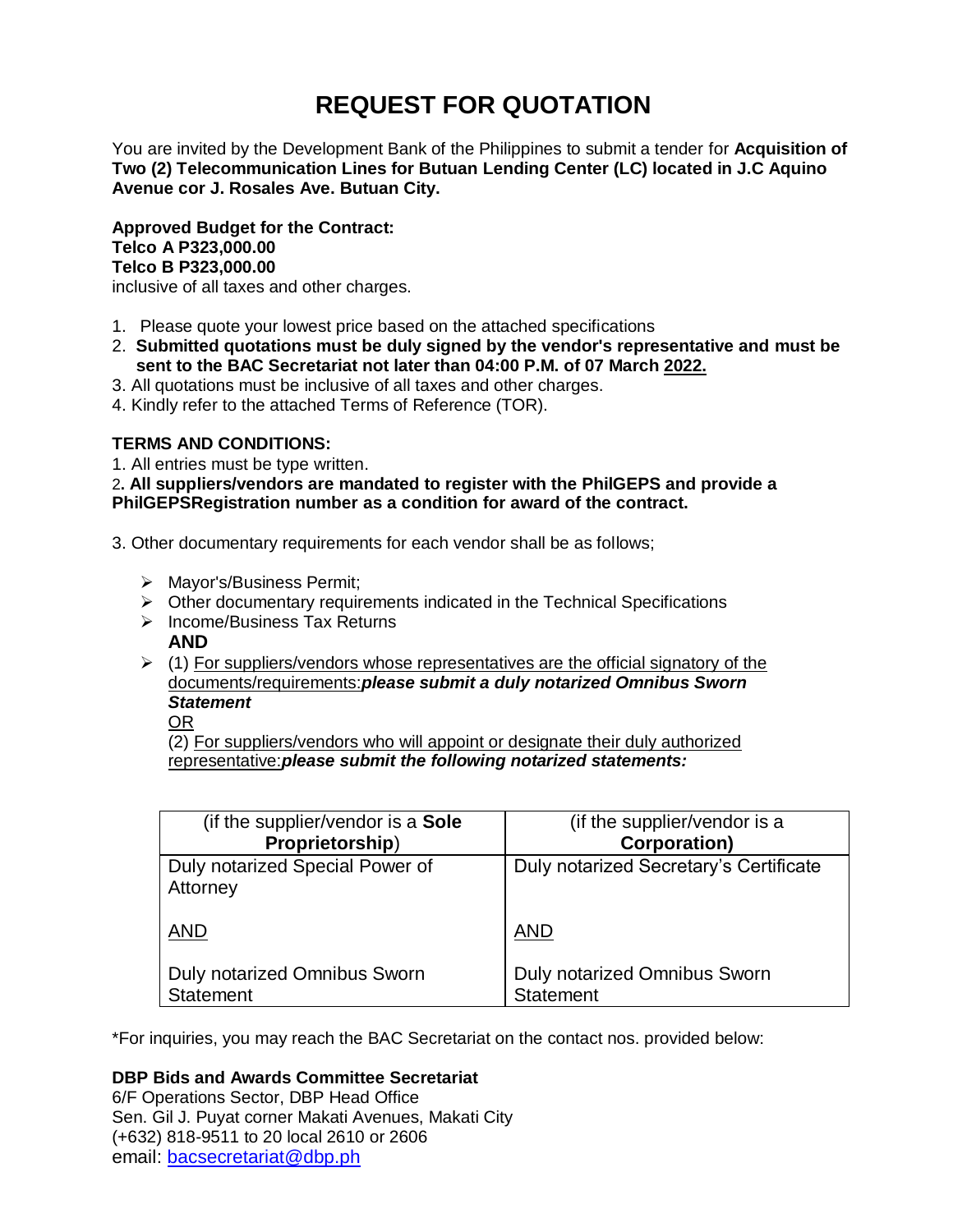Annex.

## ACQUISITION OF NEW ADDITIONAL AND/OR REPLACEMENT TELECOMMUNICATION LINE/CONNECTIVITY SERVICE FOR THE DEVELOPMENT BANK OF THE PHILIPPINES (DBP)-**BUTUAN LENDING CENTER**

#### APPROVED BUDGET FOR THE CONTRACT: Telco A: Php 323,000 Telco B: Php 323,000

#### **TECHNICAL SPECIFICATIONS**

#### A. BACKGROUND

The telecommunication connectivity service (line) is for the connection of DBP online systems, services and facilities in any of the following DBP remote sites:

A.1. Branch Office, including:

A.1.a. Lending Center

- A.1.b. Cash Center
- A.1.c. Branch-Lite Unit
- A.2. Automated Teller Machine (ATM)

## **B. OBJECTIVE**

To acquire stable, reliable and secure telecommunication connectivity/line service to link DEP remote sites to the Head Office from an authorized and qualified telecommunication servide provider (Telco).

#### C. COVERAGE OF THE CONTRACT

The contract will be for a one (1) year period starting from date of acceptance of service with the option for automatic renewal.

#### D. MINIMUM SPECIFICATIONS

- D.1. Connectivity/Line Service Availability
	- > The minimum availability of service is 99.6%.
- D.2. Connectivity/Line Specifications
- D.2.a. Branch Office ☑
	- D.2.a.i. Wired MPLS/VPN, Radio Last Mile or VSAT connection with minimum of 2 Mbps bandwidth
	- D.2.a.ii. Must be Ku Band or C Band for the VSAT
	- D.2.a.iii. Inclusive network equipment, such as router and router/modem, must not be on End-of-Life/End-of-Support status within the contract period
	- D.2.a.iv. Router must support GRE/mGRE tunneling and IP Security (ex. dynamic VPN) and SNMP
	- D.2.a.v. DBP shall have the full access of the router
	- D.2.a.vi. Provide near real time and historical link monitoring

D.2.b. ATM - Wired  $\Box$ 

- D.2.b.i. VPN connection at least 128 Kbps via MPLS
- D.2.b.ii. Inclusive network equipment, such as router and router/modem, must not be on End-of-Life/End-of-Support status within the contract period
- D.2.b.iii. Support GRE tunneling and SNMP
- D.2.b.iv. Provide near real time and historical link monitoring

Page 1 of 4 €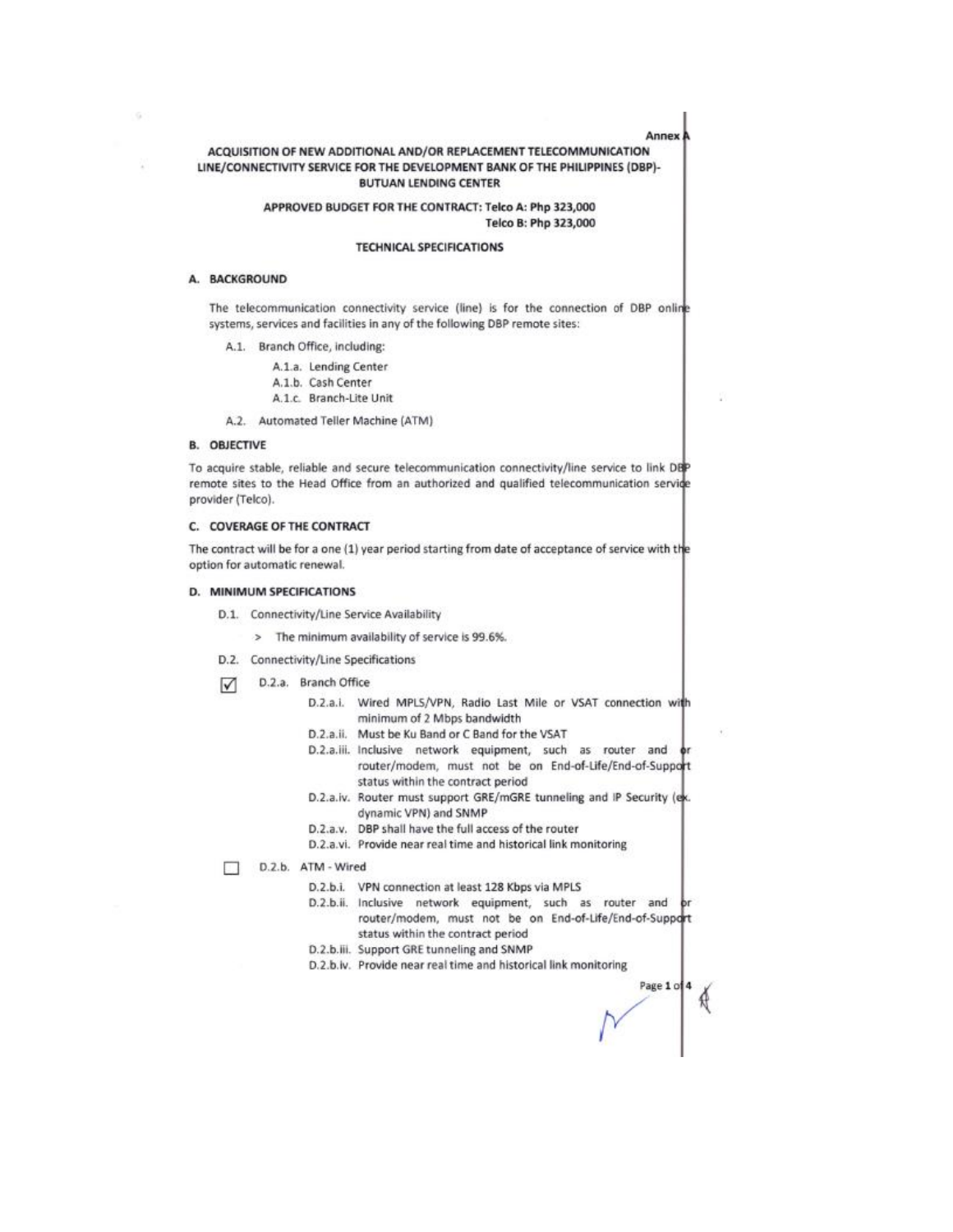ACQUISITION OF NEW, ADDITIONAL AND /OR REPLACEMENT OF TELECOMMUNICATION LINE/ CONNECTIVITY SERVICE FOR THE DEVELOPMENT BANK OF THE PHILIPPINES (DBP)

- D.2.c. ATM Wireless
	- D.2.c.i. Provide data transmission function by public GPRS/ GSM network or higher
	- D.2.a.vii. Inclusive network equipment, such as router and or router/modem, must not be on End-of-Life/End-of-Support status within the contract period
	- D.2.c.ii. Support GRE Tunneling and SNMP
	- D.2.c.iii. Provide GUI access for local and remote management
	- D.2.c.lv. Operate at -30~+75°C temperature
	- D.2.c.v. Has LED status indication
	- D.2.c.vi. Support RJ45 console port
	- D.2.c.vii. Include: 1 power cord, 2 antennas, 1 console cable, 1 set documentation
	- D.2.c.viii. Provide near real time and historical link monitoring.
	- D.2.c.ix. Meet the average latency requirement of not greater than 200ms measured using the Ping utility or any similar mobile applications
	- D.2.c.x. Meet signal requirement of not less than 2 bars measured using mobile or similar devices capable of said measurement
	- D.2.c.xi. DBP shall have full access to the Modem/Router
- D.3. Support Services and Incident Management
	- D.3.a. The Telco shall provide 24 x 7 onsite, telephone and email support. For every service unavailability/downtime reported, the response time shall be within thirty (30) minutes.
	- D.3.h. Upon the occurrence of service unavailability/downtime, the Telco shall:
		- D.3.b.i. Conduct problem isolation/resolution and link restoration activities
		- D.3.b.ii. Notification via electronic mail (E-mail) and telephone within one (1) hour of the occurrence
		- D.3.b.iii. Minimum of twice a day status report to DBP via E-Mail
		- D.3.b.iv. Estimated time of arrival (ETA) if onsite activities required
		- D.3.b.v. Estimated time of resolution (ETR)
		- D.3.b.vi. Root cause
		- D.3.b.vii. Comply with DBP policies on security and confidentiality during support services.

Page 2 of 4

- D.3.c. The Telco shall submit an incident report stating the reason/s for the outage and detailing the steps undertaken to resolve a particular probler upon DBP's request.
- D.4. Service Performance Review
	- > The Telco shall conduct a performance review session at least once every quarter of a year

# E. TELECOMMUNICATION CONNECTIVITY/LINE REQUIREMENT CLASSIFICATION

The primary objective of the following provisions is to have multiple Telcos per site, providing service redundancy, high availability and avoiding single point of failure.

E.1. New Telecommunication Line Requirement

E.1.a. Covered Sites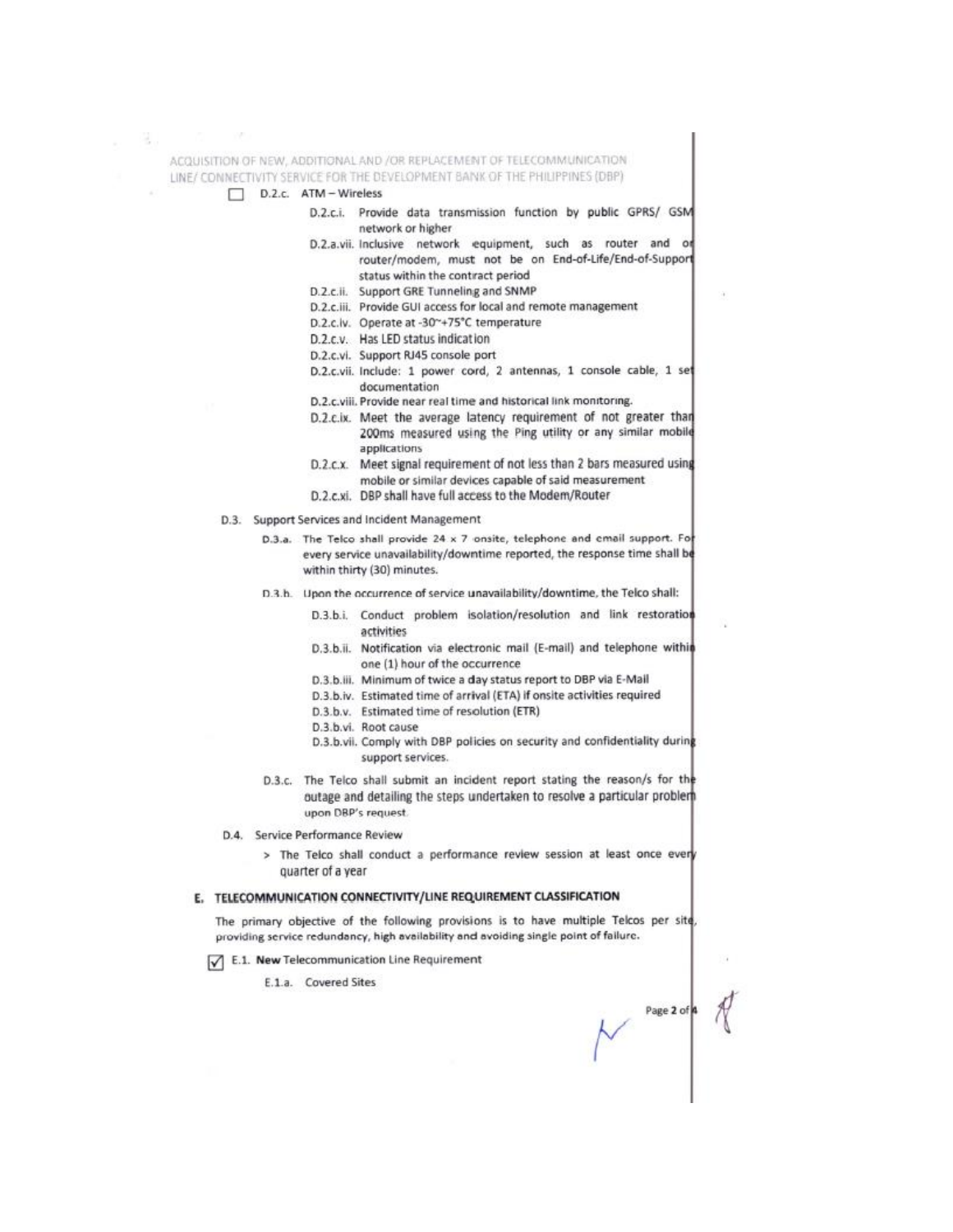ACQUISITION OF NEW, ADDITIONAL AND /OR REPLACEMENT OF TELECOMMUNICATION LINE/ CONNECTIVITY SERVICE FOR THE DEVELOPMENT BANK OF THE PHILIPPINES (DBP)

#### > New remotes sites

#### E.1.b. Telco Selection Criteria

- > Telecommunication Line for Branch Office
	- E.1.b.i. Two (2) different Telcos (Telco A and Telco B) shall be selected
	- E.1.b.ii. Telco A is the lowest (winning) provider
	- E.1.b.iii. Telco B is the second lowest provider
- Telecommunication Line for Additional ATM Facility of a Branch  $\overline{ }$ Office
	- E.1.b.iv. The Telco must be different from the one which has the majority or most of the telecommunication connectivity services provided for the ATM/s of that Branch Office
- E.2. Additional Telecommunication Line Requirement ि।
	- E.2.a. Covered Sites
		- > For existing sites with existing telecommunication line/s
	- E.2.b. Telco Exception
		- > The Telco/s of the existing line/s servicing the site shall not be invited and will not be allowed to participate

# E.3. Replacement Telecommunication Line Requirement

F.3.a. Covered Sites

> For existing sites with existing telecommunication line/s

- E.3.b. Telco Exception
	- F.3.b.i. For Telco Redundancy Replacement
		- > The Telco of the existing line/s servicing the site including the one to be replaced shall not be invited and will not be allowed to participate
	- E.3.b.ii. Replacement for the Purpose of Telecommunication Line Capacity (Bandwidth) Upgrade
		- > The Telco of the other existing line/s servicing the site (i.e) other than the one to be replaced) shall not be invited and will not be allowed to participate
	- E.3.b.iii. For Wireless to Wired Facility Replacement
		- > The Telco of the other existing line/s servicing the site (i.e. other than the one to be replaced) shall not be invited and will not be allowed to participate

#### F. DISCONTINUANCE OF SERVICE

DBP can opt to discontinue the service within the contract period without pre-termination fee/s, if the Telco provider fails to meet the required minimum availability of service, specified in item D.1, for three (3) consecutive months (3-strike rule)

G. PAYMENT

The payment shall be in a monthly basis every after the service acceptance.

 $\sim$  Page 3 of  $\frac{1}{\sqrt{2}}$